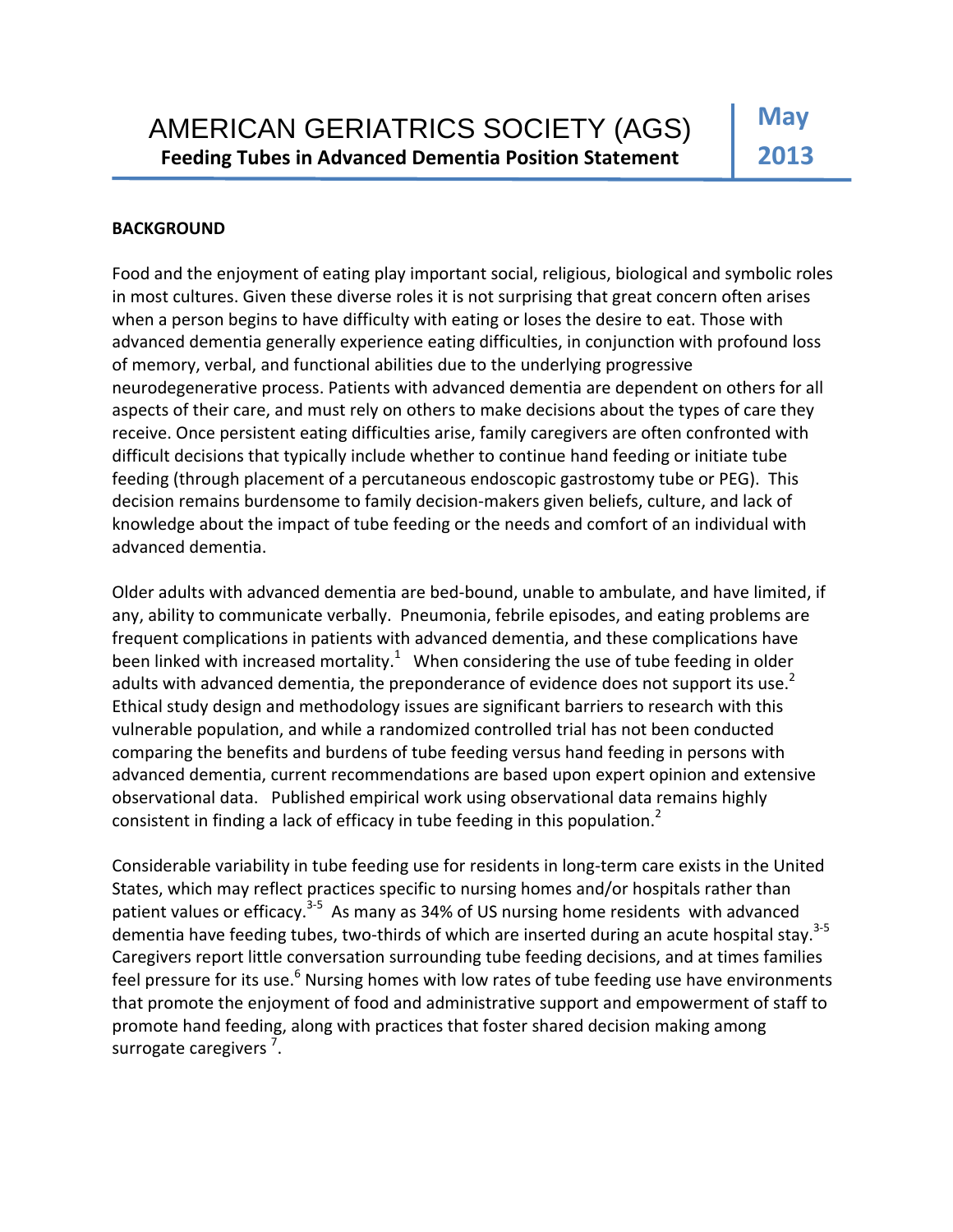This guideline was first published in 1993 and reviewed in 2005. We are now revising this statement due to the publication of several sentinel studies further detailing burdens associated with tube feeding use in persons with advanced dementia.

## **POSITIONS**

**1.** Percutaneous feeding tubes are not recommended for older adults with advanced dementia. Careful hand‐feeding should be offered; for persons with advanced dementia, hand feeding is at least as good as tube‐feeding for the outcomes of death, aspiration pneumonia, functional status and patient comfort. Tube feeding is associated with agitation, increased use of physical and chemical restraints, and worsening pressure ulcers.

**Rationale:** The current scientific evidence suggests that the potential benefits of tube feeding do not outweigh substantial associated treatment burdens in persons with advanced dementia. Studies consistently demonstrate a very high mortality in older adults with advanced dementia who have feeding tubes.<sup>2,5,8-10</sup> In observational studies, tube feeding has not been shown to prevent aspiration, heal pressure wounds, improve nutritional status, or decrease mortality in persons with advanced dementia. <sup>2,5,8-14</sup> Additionally, tube feeding is associated with substantial patient burdens including recurrent and new onset aspiration, tube‐associated and aspiration‐related infection, increased oral secretions that are difficult to manage, discomfort, tube malfunction, pressure wounds, and the use of physical and chemical restraints.<sup>13-16</sup> Moreover, studies have shown that nursing home residents with advanced dementia and a feeding tube frequently need to be transferred to the emergency room to address tube-related complications.<sup>5,17</sup> Finally, increased levels of discomfort have not been observed in older adults with advanced dementia where, despite eating difficulties, a feeding tube was not placed. $18$ 

As with other medical therapies, the benefits and burdens of tube feeding should be discussed with patients' families or surrogate decision makers before the procedure is considered. There may be circumstances when short-term tube feeding would be appropriate<sup>19</sup> and consistent with patients' previously expressed wishes and values. In these cases, clear goals of therapy should be decided upon before tube feeding is initiated and should be reviewed frequently. The benefits versus the burdens of tube feeding do not support its use in older adults with advanced dementia.

Therefore, it is essential that all options, including continued assisted oral feeding, be presented to surrogate decision‐makers for patients with advanced dementia and persistent eating problems. In addition, for true informed consent to be obtained, the substantial treatment burdens associated with tube feeding need to be understood by decision‐makers.

**2.** Efforts to enhance oral feeding by altering the environment and creating patient‐centered approaches to feeding should be part of usual care for older adults with advanced dementia.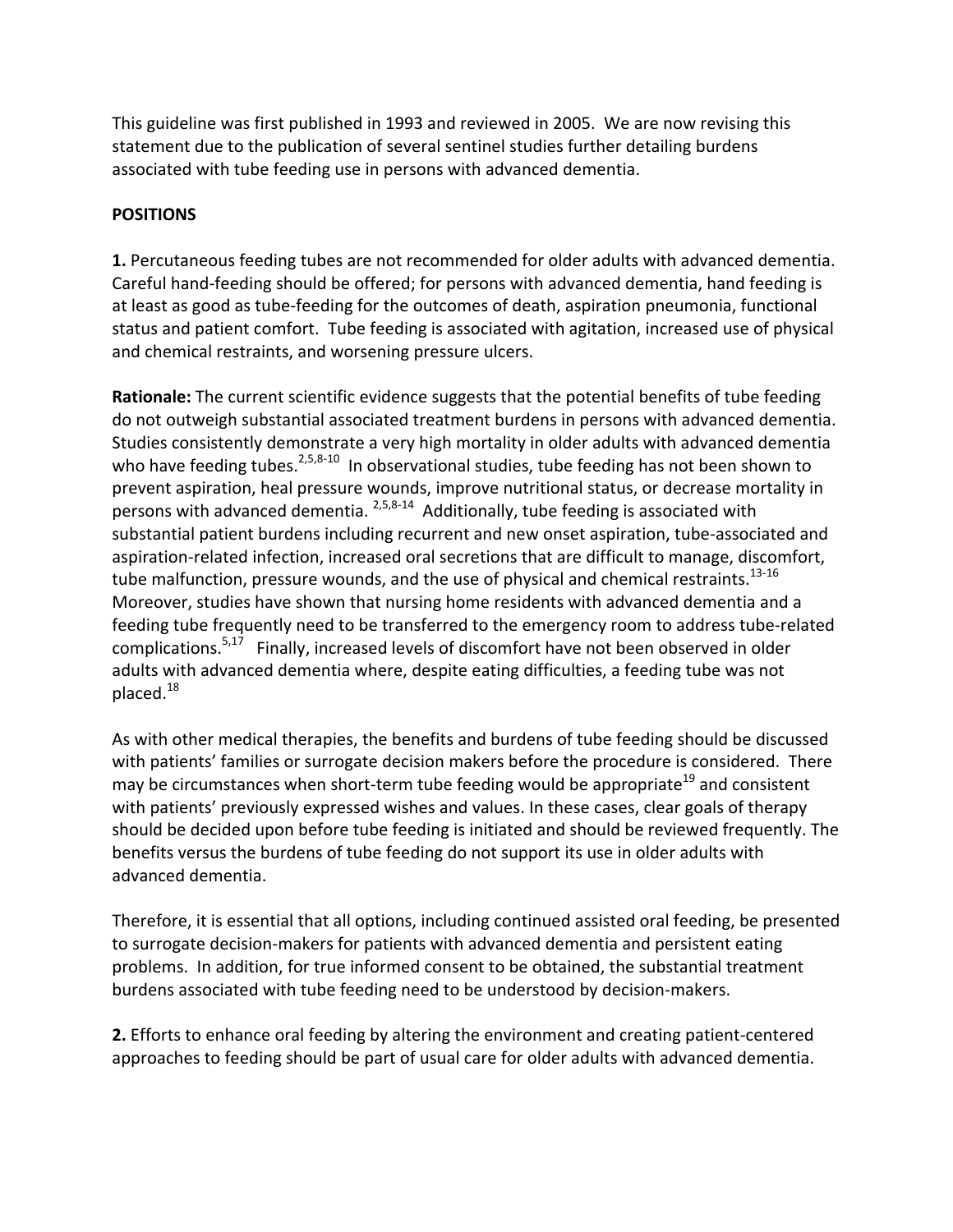**Rationale:** Oral feeding may be one of few remaining pleasures and a time for socialization for a person with advanced dementia. Mealtime must be regarded as an event of importance, instead of a task that needs to be completed as soon as possible. Environments with less noise and clutter are more conducive to eating than chaotic ones. In nursing homes, nurse training and staff education improves feeding strategies in residents with dementia.<sup>7,20-21</sup> Diets should be liberalized based on resident preference and adequate fluids should be given with feedings to enhance the taste of foods. Continued careful hand feeding should be considered as an accepted alternative to tube feeding.<sup>22</sup> In addition, feeding tubes should never be viewed as a cheaper, more efficient way of feeding patients. When patients with advanced dementia develop a loss of appetite, weight loss, difficulty swallowing or aspiration, a discussion of feeding issues should occur without delay. This should involve a multidisciplinary assessment of reversible causes of not eating and discussions with family about the plan of care in relation to the stage of dementia.

**3.** Tube feeding is a medical therapy that can be declined or accepted by a patient's surrogate decision maker in accordance with advance directives, previously stated wishes, or what it is thought the patient would want.

**Rationale:** Since 1990, when the Supreme Court ruled on the Nancy Cruzan case, artificial feeding was deemed to be "medical therapy" and like any other medical therapy, could be started and stopped based on a person's wishes and values.<sup>23</sup> When patients lose their capacity to consent to treatments, their previously expressed directives, wishes or values should be used to guide surrogate decision makers. The court ruled that individual states could define the level of evidence required to substantiate that a patient would not want have wanted artificial feeding. Thus, Missouri was permitted to set this standard of evidence at the level of "clear and convincing". Many states have adopted a standard of "reasonable evidence" while some like Missouri and New York use the "clear and convincing" standard. With few exceptions, the courts have upheld the rights of patients or their health care agents to refuse tube feeding.

**4.** It is the responsibility of all members of the health care team caring for residents in long‐ term care settings to understand any previously expressed wishes of the patient (through review of advance directives and with surrogate caregivers) regarding tube feeding and incorporate these wishes into the care plan.

**Rationale:** In most cases of advanced dementia, there is opportunity, often over a period of months, to observe that a patient has exhibited a progressive decrease in oral intake and/or swallowing function. Though a thorough evaluation of reversible causes of these problems should be conducted, persistent eating difficulties are often the consequence of progression of the neurodegenerative process. Health care providers should be encouraged to discuss the future potential feeding issues and functional losses that accompany dementia with caregivers as a way of providing education about the disease process. Discussion of advance directives regarding feeding support should begin early in the course of illness, and should not be delayed until a crisis develops. Early discussion and planning is important given that percutaneous feeding tubes are usually placed during an inpatient hospitalization,<sup>5</sup> often in the setting of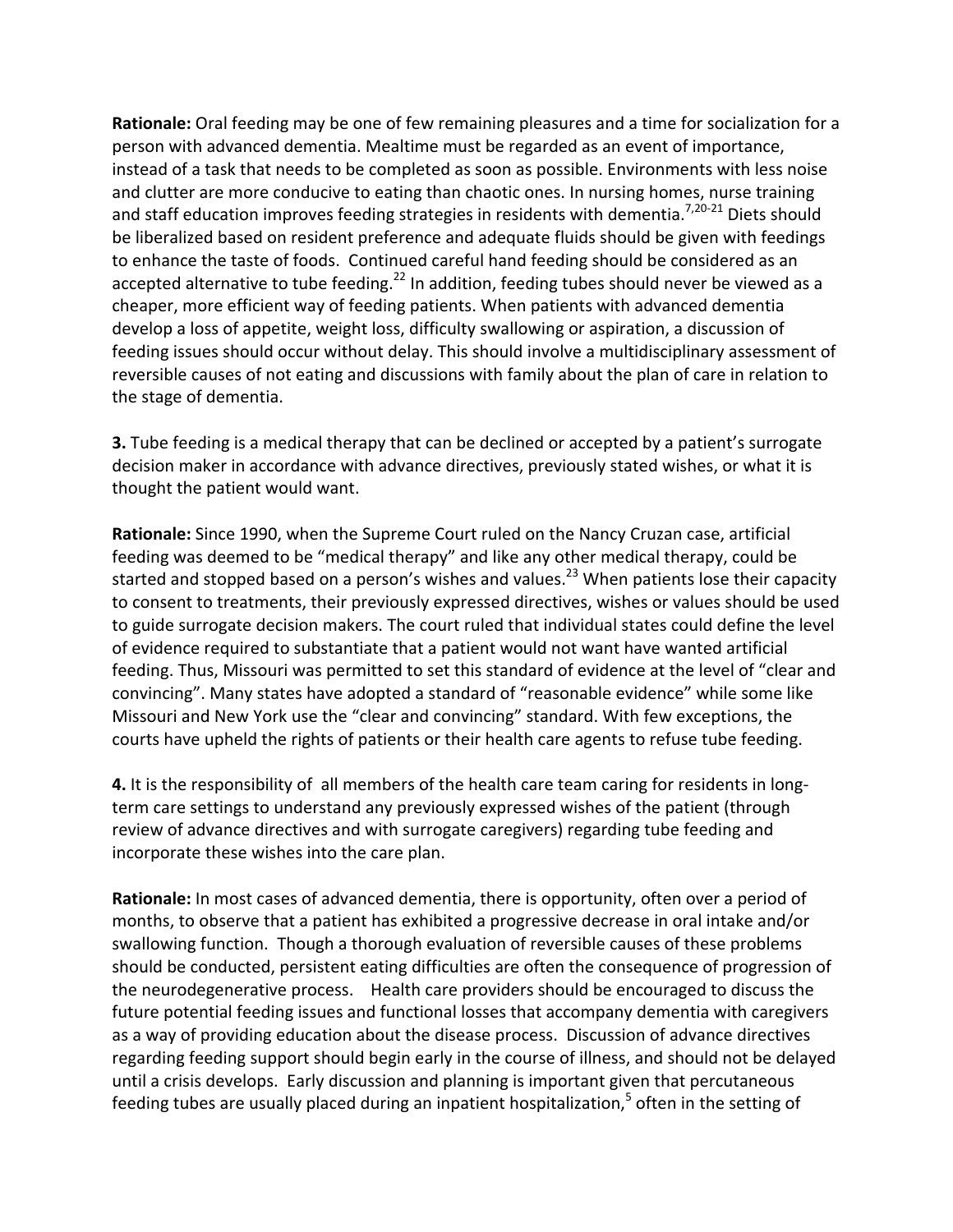acute illness and prognostic uncertainty. This does not allow family members time to prepare to make a potentially difficult decision. As noted in position statement number three, surrogate decision makers should use previously expressed value statements, wishes, and directives, to guide their substituted judgment to decide what the patient would want under the present circumstances.

Practitioners should recognize the concept of (personal) autonomy. Although it is considered the bedrock of Western ethical principles, it may not be as important to people from other cultures or specific religious traditions. It is important that practitioners articulate the concept of autonomy – what the person would want – while acknowledging cultural expectations, religious beliefs, and family traditions. In the United States, informed consent requires a review of the benefits and burdens of tube feeding.

**5.** Institutions such as hospitals, nursing homes and other care settings should promote choice, endorse shared and informed decision‐making, and honor patient preferences regarding tube feeding. They should not impose obligations or exert pressure on patients or providers to institute tube feeding.

**Rationale:** Patient values, goals, prognosis and efficacy of treatment should be the determinant of any medical therapy including tube feeding. Institutions such as nursing homes should develop policies to ensure that residents with remediable causes of weight loss are evaluated and treated appropriately and that tube feeding is not regarded as the only treatment choice. Decision aids about feeding options in advanced dementia have been shown to improve the quality of decision‐making for surrogates and their frequency of communication with medical providers.<sup>24</sup> Institutions should employ these tools in combination with high quality communication to ensure that families are making informed treatment choices. Clinical conditions such as constipation, depression, medication side effects and xerostomia are among several conditions that should be considered in patients who are not eating and losing weight. Studies have not only revealed geographic variation in the use of tube feeding among nursing home residents with advanced dementia, they have identified institutional characteristics that are associated with increased use of tube feeding in nursing homes including larger nursing homes, lack of dementia care units, no on-site midlevel providers and for-profit status.<sup>3</sup> Additionally, weight loss, a common occurrence in patients with advanced dementia, is a quality measure for US nursing homes that is closely monitored, used for evaluation purposes, and may serve as an impetus for feeding tube placement. Patient characteristics and choice should shape our institutions and drive clinical care. Institutions should not attempt to influence physicians or patients into providing or accepting care that is not effective or congruent with patient values and goals. If institutions, based on religious or moral grounds, have policies obligating the use of tube feeding, families and patients should be informed of them in advance. When a patient loses the ability to eat in such an institution, and does not desire tube feeding, the institution should transfer that patient to an establishment that will honor the patient's wishes.

## **ACKNOWLEDGEMENTS**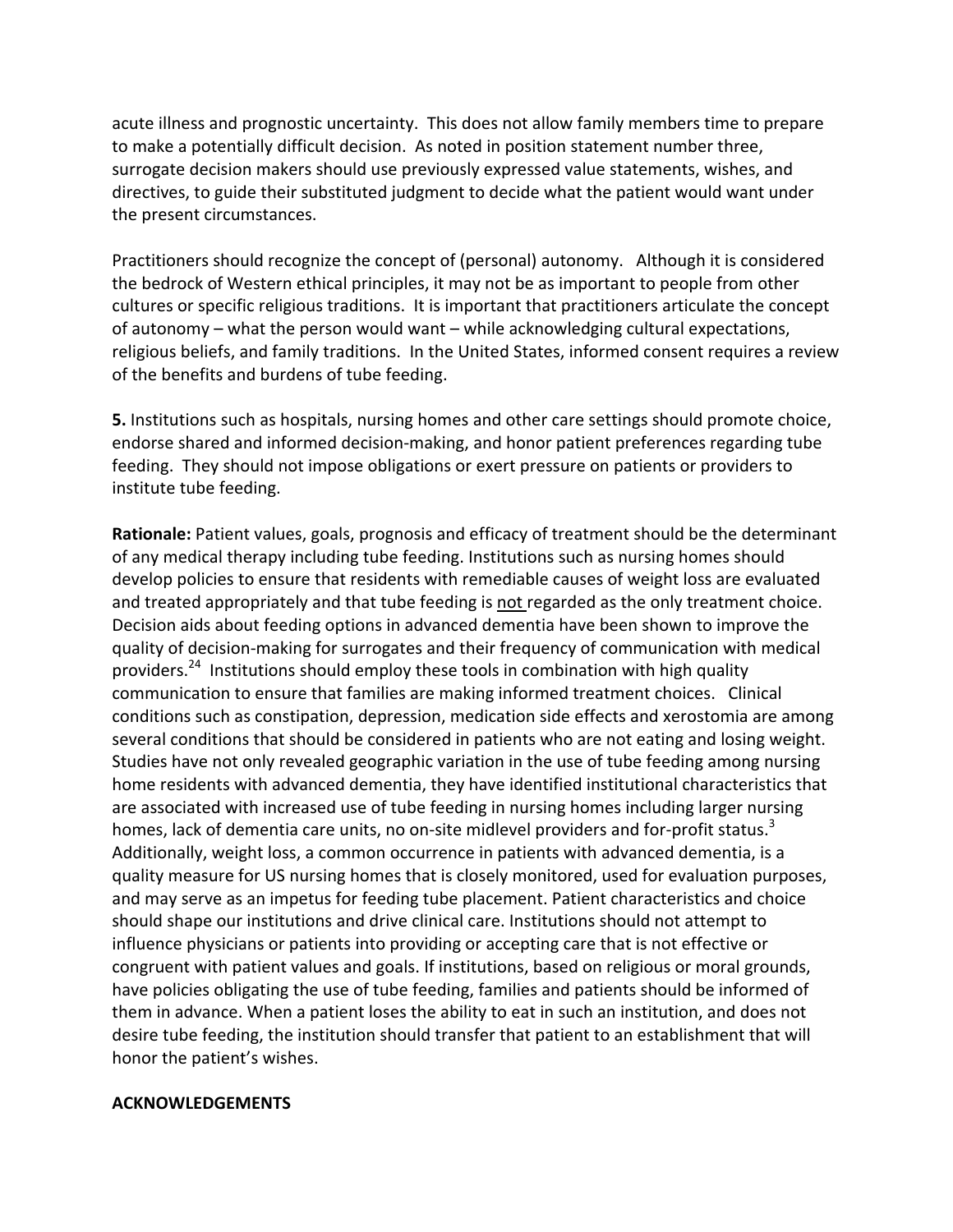Financial Disclosure(s): The authors – Kathryn Daniel, Ramona Rhodes, Caroline Vitale, and Joseph Shega have no financial support for research related to this topic, consultantships, and speakers forum, as well as any company holdings.

Author Contributions and Review: Kathryn Daniel, Ramona Rhodes, Caroline Vitale, and Joseph Shega reviewed extant expert/professional recommendations position statements, including recent publications. Kathryn Daniel drafted the review and made revisions as requested by the AGS Clinical Practice and Models of Care Committee and input from the AGS Ethics Committee was provided by Ramona Rhodes, Caroline Vitale, and Joseph Shega.

This statement was reviewed and approved by the AGS Executive Committee in May 2013.

Sponsor's Role: There is no sponsor for this document.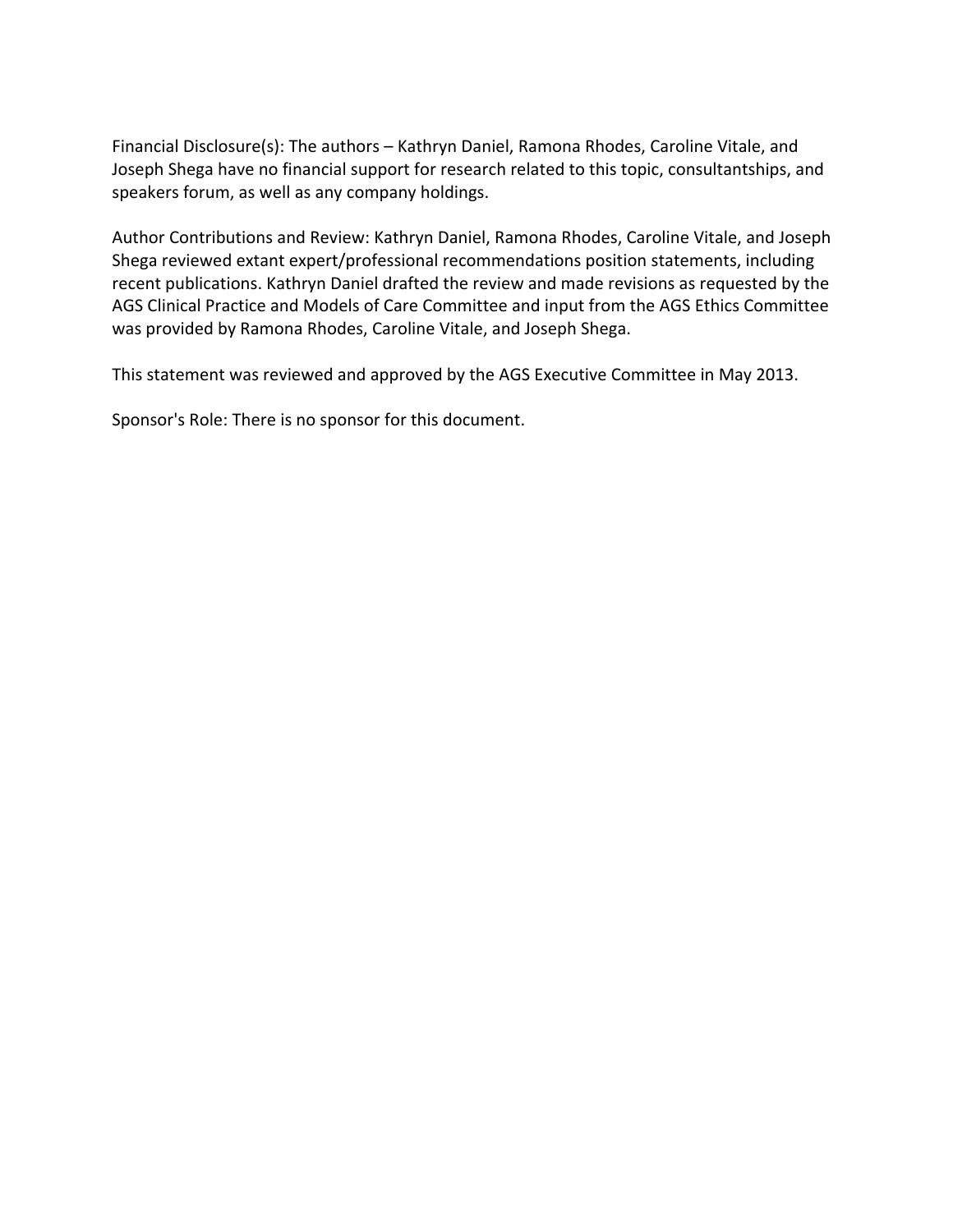## **REFERENCES**

- 1. Mitchell SL, Teno JM, Kiely DK, Shaffer ML, Jones RN, Prigerson HG, Volicer L, Givens JL, Hamel MB. The clinical course of advanced dementia. N Engl J Med. 2009;361(16):1529‐ 1538.
- 2. Sampson EL, Candy B, Jones L. Enteral tube feeding for older people with advanced dementia. Cochrane Database of Systematic Reviews 2009, Issue 2. Art. No.: CD007209. DOI: 10.1002/14651858.CD007209.pub2
- 3. Mitchell SL, Teno JM, Roy J, Kabumoto G, Mor V. Clinical and organizational factors associated with feeding tube use among nursing home residents with advanced cognitive impairment. JAMA. 2003;290(1):73‐80.
- 4. Teno JM, Mitchell SL, Gozalo PL et al. Hospital characteristics associated with feeding tube placement in nursing home residents with advanced cognitive impairment. JAMA. 2010:303(6):544‐550.
- 5. Kuo S, Rhodes RL, Mitchell SL, Mor V, Teno JM. Natural history of feeding-tube use in nursing home residents with advanced dementia. J Am Med Dir Assoc. 2009;10(4):264‐ 270.
- 6. Teno JM, Mitchell SL, Kuo SK, Bozalo PL, Rhodes RL, Lima JC, Mor V. Decision‐making and outcome of feeding tube insertion: a five‐state study. J Am Geriatr Soc. 2011;59(5):881‐ 886.
- 7. Lopez RP, Ameilia EJ, Strumpf NE, Teno JM, Mitchell SL. The influence of nursing home culture on the use of feeding tubes. Arch Intern Med. 2010;170(1):83‐88.
- 8. Meier DE, Ahronheim JC, Morris J, Baskin-Lyons S, Morrison RS. High short-term mortality in hospitalized patients with advanced dementia: a lack of benefit of tube feeding. Arch Intern Med. 2001;161(4):594‐599.
- 9. Sanders DS, Carter MJ, D'Silva J, James G, Bolton RP, Bardhan KD. Survival analysis in percutaneous endoscopic gastrostomy feeding: a worse outcome in patients with dementia. Am J Gastroenterol. 2000;95(6):1472‐1475.
- 10. Mitchell SL, Kiely DK, Lipsitz LA. The risk factors and impact on survival of feeding tube placement in nursing home residents with severe cognitive impairment. Arch Intern med. 1997;157(3):327‐332.
- 11. Teno JM, Gozalo PL, Mitchell SL, Kuo S, Rhodes RL, Bynum JP, Mor V. Does feeding tube insertion and its timing improve survival? J Am Geriatr Soc. Epub 2012 Sep 24.